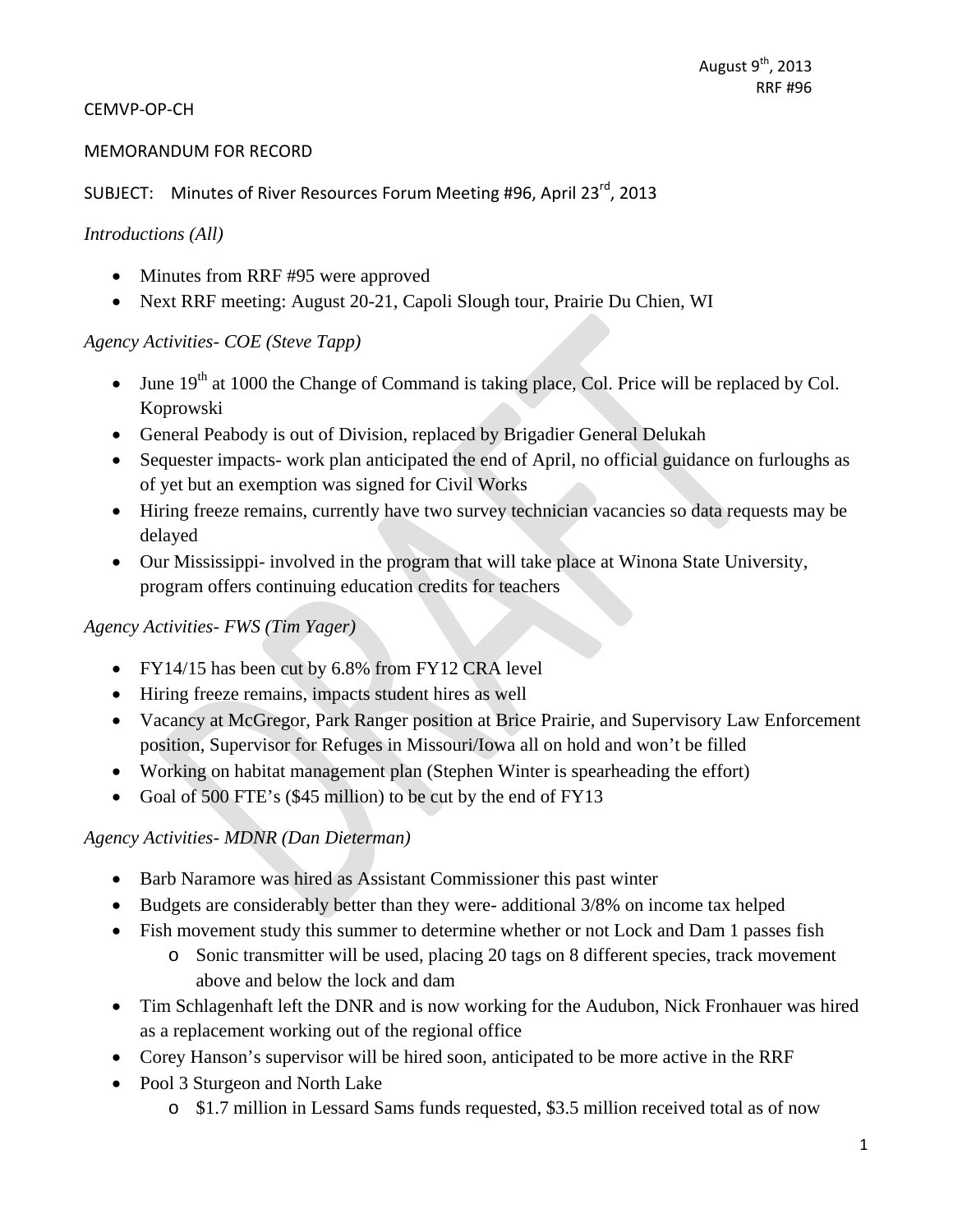#### *Agency Activities- IDNR (Mike Griffin)*

- Odessa HREP project was near completion and a levee broke, working on fixing the levee
- Permitting process anticipated to be the same, Griffin will continue to write the dredging permits
- Working on EMP projects, Capoli Slough and Harpers
- Outdoor Recreation Trust Fund, 3/8% increase in sales tax added to fund

## *Agency Activities- IWLA (Olivia Dorothy)*

- WRDA Bill
	- o Working to include an expansion of geographic authority for EMP in bill
	- o Grants COE the authority to set deadlines for agency reviews
- Senate floor vote will likely take place early May
- Appropriations committee has some concerns with the bill
- FY14 President's budget includes full funding for EMP

# *Agency Activities- Lake Pepin Legacy Alliance (Rylee Main)*

- o Focusing on reduction of sediment transport from MN River into Lake Pepin
	- Evaluating increased flows in MN River

## *Agency Activities- UMWA (Greg Genz)*

- Northbound movement is heavy, while there is little traffic to the south due to lock closures
- Lock and Dam 17 peaked yesterday
- Currently a lot of ethanol being used- 30-40% of corn crop is going to ethanol, impacting the tonnage somewhat
- Industry is proposing to increase the fuel tax from 20% to 29%
- Senator Durbin is trying to put a bill together regarding private/public partnerships regarding COE projects

# *Agency Activities- MnDOT (Dick Lambert)*

- State of MN went through similar situation to current sequester
	- o Pushed early retirements and avoided backfill in order to reduce staff by 9%
- Ports and Waterways Study
	- o Concerned about diverting traffic off of the river
	- o Focus is to increase commerce on waterways and rail with bigger populations and increased product demand
	- o Completion of study on transport extended from June 2013 to August/September 2013

## *Agency Activities- WDOT (Sheri Walz)*

- New ferry boat program- Casseville Ferry will be receiving ~\$20K per year in FHA funding
- $~\sim$ \$12 million for harbor assistance program grants anticipated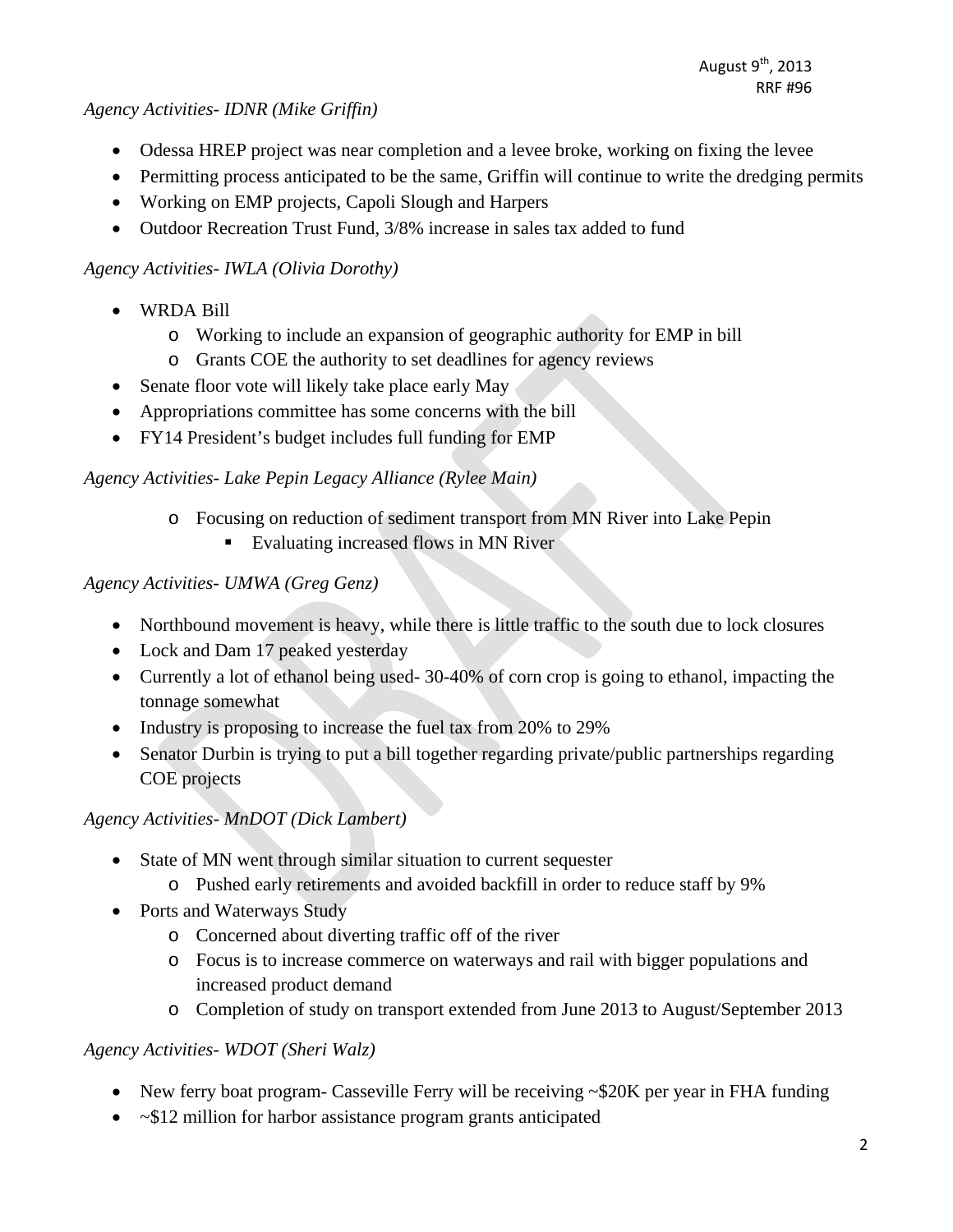*Agency Activities- EPA (Larry Shepard)* 

- Ended up with ten sequester days over two phases
- Keystone / Xcel pipeline out of Canada remains a big issue
	- o EPA sent out a letter requesting additional information
- Anticipating FY14 will look much like the FY13 sequestration process

## *Agency Activities- WDNR (Jim Fischer)*

- Emphasis the last couple of years has been on streamlining the permitting process
	- o Certain processes have gone online now
- Continue to work with UMRBA on water quality standards
- Working with the Central Office on statewide nutrient reduction strategies
- 2013 is the Year of Panfish throughout the State
- John Nelson vacancy will be filled with a six month temporary position
- There are 15 wildlife biologists to hire throughout the State
- Filled the Mississippi River Planning position with Sara Strassman
	- $\circ$  Targeting May 20<sup>th</sup> as a start date

*Agency Activities- LMRWD (Terry Schwalbe)* 

- Managers recently approved the Dredged Material Site Management Plan
- Looking into planning and acquisition of the Air Force Site
	- o FWS is proposing a trail in that vicinity, which may impact the use of the site
- Obtained \$4 million for the development of a new site or improving existing site at Cargill East River
- Attended a seminar in Louisville on the beneficial use of dredged material
	- o Common problem of not being able to find an end use for the material

# *Agency Hierarchy and Explanation (All)*

- Handouts were distributed to the River Resources Forum as attachments to the minutes
- RRF determined it is beneficial to provide this update annually

# *Environmental Management Program (Tom Novak)*

- Agreed that it would be beneficial for the FWWG to discuss re-prioritizing EMP projects
- \$4. 5 million for FY13 budget- likely the highest dollar amount in the budget thus far
- McHugh / Brennan plan to finish Stage 2 of Capoli Slough this fall
- Projects in planning queue:
	- $\circ$  Harpers- plan to obtain costs of alternatives by the  $2^{nd}$  week of May
		- Hoping to complete some construction in FY14
	- o North and Sturgeon Lake- North Lake is on Federal Land / Sturgeon Lake is on State land, which makes the planning component more difficult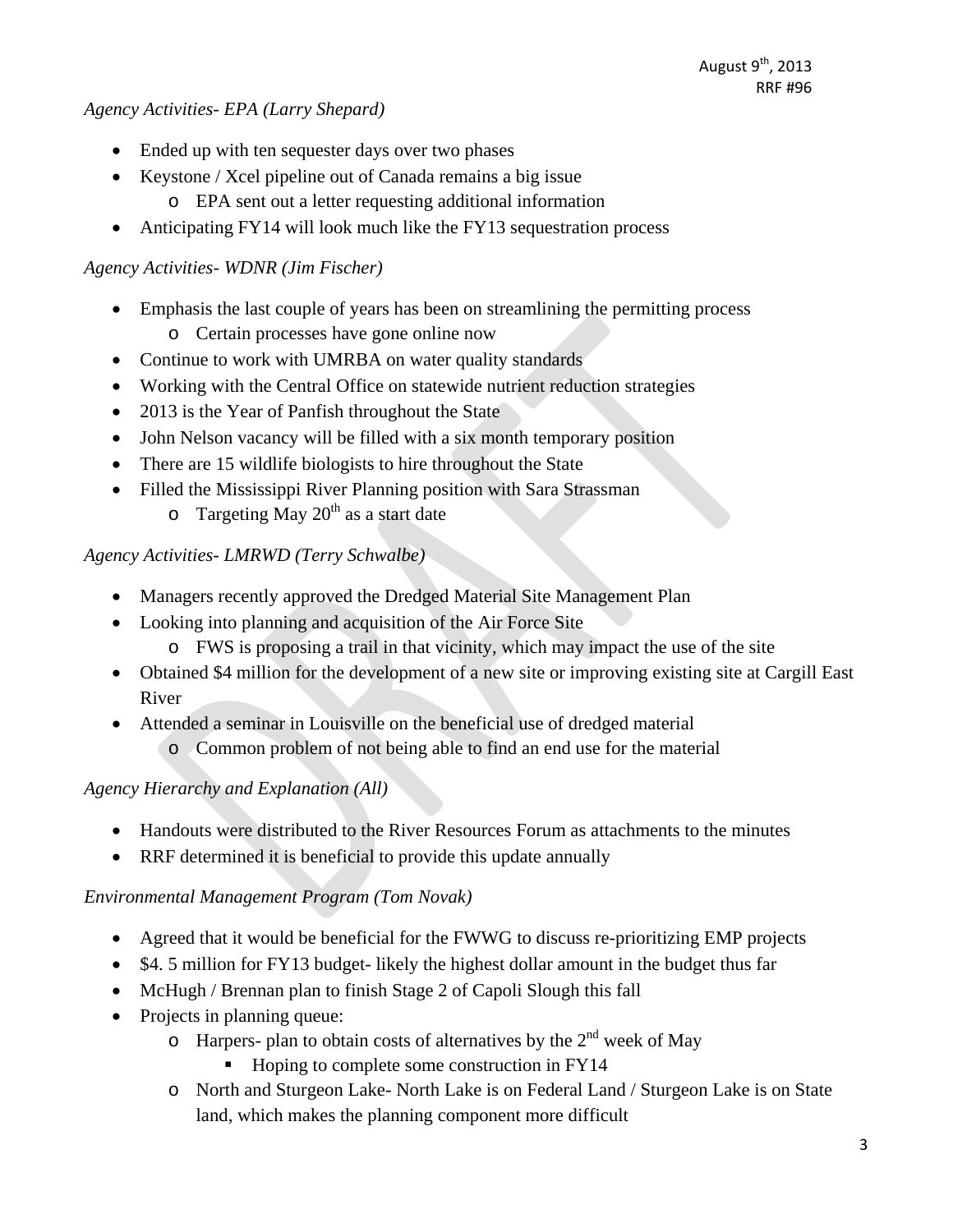# August  $9<sup>th</sup>$ , 2013

- RRF #96 **Project will be Federally funded, but an agency still needs to commit to the O&M** upon construction completion
	- o Lock and Dam 3 Fish Passage
		- **Preliminary draft study is on the shelf**
		- Tentatively selected plan is the intermediate island, still needs a sponsor
		- Wrote a letter to the WDNR asking if they wanted to be a partner
	- o Conway Lake, Lake Winneshiek, McGregor Lake are also in the queue
	- Tom Novak will work on developing a project matrix which reveals where there are opportunities to work with other funding sources in order to be more economical

### *Water Level Management Task Force (Mary Stefanski)*

- Held WLMTF meetings in January and in March
- Ruth Nissen completed the summary report for Pools 5, 6, and 8
- Two synthesis papers under progress: one on policy planning and process, and one is a biotic and abiotic response paper
- Gretchen Benjamin secured \$100,000 from the Ann Ray charitable trust for the Pool 3 drawdown
- Tim Schlagenhaft applied for funds before leaving MDNR of the \$2.8 million available in Lessard Sams funds for the Pool 3 drawdown
- Public meetings have been postponed until fall
- Potential drawdown in 2016, discussed the potential of looking into other pools and waiting on Pool 3

## *Agency Update on Asian Carp (All)*

- COE (Elliott Stefanik)
	- o MDNR is looking into possible options for a barrier at Lock and Dam 1
		- They plan to come back to the COE with a more refined plan for consideration
- WDNR (Jim Fischer)
	- o Ron Benjamin continues to work on promoting funding for a national plan
	- o Also working on setting up an Aquatic Invasive Strike Force
	- o Commented that until we evaluate the effectiveness of barriers we need to look forward or take a different approach to controlling invasives
- MDNR (Dan Dieterman)
	- o 1 Silver Carp and 4 Grass Carp were caught in Pool 6 since the last meeting
		- All Grass Carp were diploid
	- o Tim Schlagenhaft has been replaced by Nick Franhauer as the Asian Carp point of contact
	- o Working on a fish passage study at Lock and Dam 1
- **IDNR** (Mike Griffin)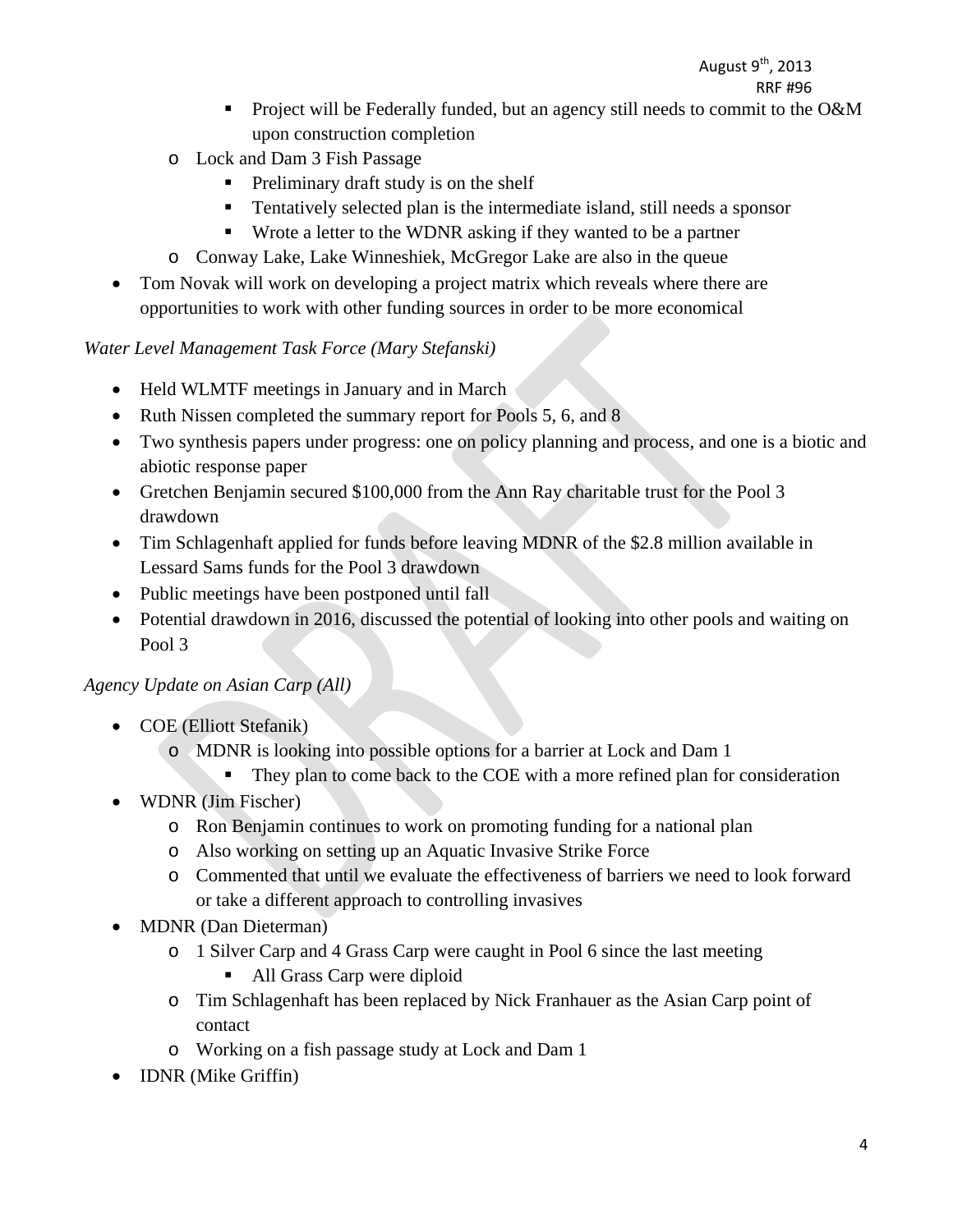- o Barrier was placed on the Iowa Great Lakes (electrical barrier) though some fish did get in after the flood
- o Haven't had any Black Carp as of yet, but have had Silver Carp and Bighead Carp in all pools
- o Greg Genz questioned whether the State had thought about trying to fish them out commercially
	- IA has not, MN has considered it if populations increase
- FWS (Tim Yager)
	- o New fish research lab in Lacrosse had its grand opening, good eDNA resource
		- Jim Fischer commented that funding for eDNA testing is now available for the Great Lakes, but not on the Mississippi River
	- o Dan Dieterman commented that we need to learn more about where big populations are located

# *UMR Systemic Forest Stewardship Plan Endorsement*

- IA motioned, WI second, endorsed by consensus
- Agreed to have RRF send a letter of endorsement to RRCT and RRAT

# *Channel Maintenance Program Activities*

- \$3 million has been taken out of MVP channel maintenance budget due to the pinnacle blasting in St. Louis
	- o May not have to take the full hit, awaiting final guidance
- All dredging projects now need to be approved by MVD
- McMillan Island- partial excavation planned for approximately 40,000 cubic vards going to Essman Island
	- o \$250,000 is allocated for this effort
- Lower Boulanger partial excavation-fines are needed to cap the material  $(\sim 30,000 \text{ cy})$  on Grey Cloud Island
- FRAC- Superior Sands is still looking into options for moving material out of the Wabasha Gravel Pit
	- o They're working on developing a road through the site
- Grand Encampment- PDT is currently working on the Plans and Specs for a "make it go away" contract
	- o Contract will not identify an end site for the material
		- COE position is that the Federal action for the NEPA process ends once the material is off the site
	- $\circ$  Plan to meet on site May 6<sup>th</sup> to identify work limits and methods of dealing with vegetation
	- o Solicitation- June, bid opening- August, Award- September
	- o Mary Stefanski commented that she would like to ensure the berm is closed upon completion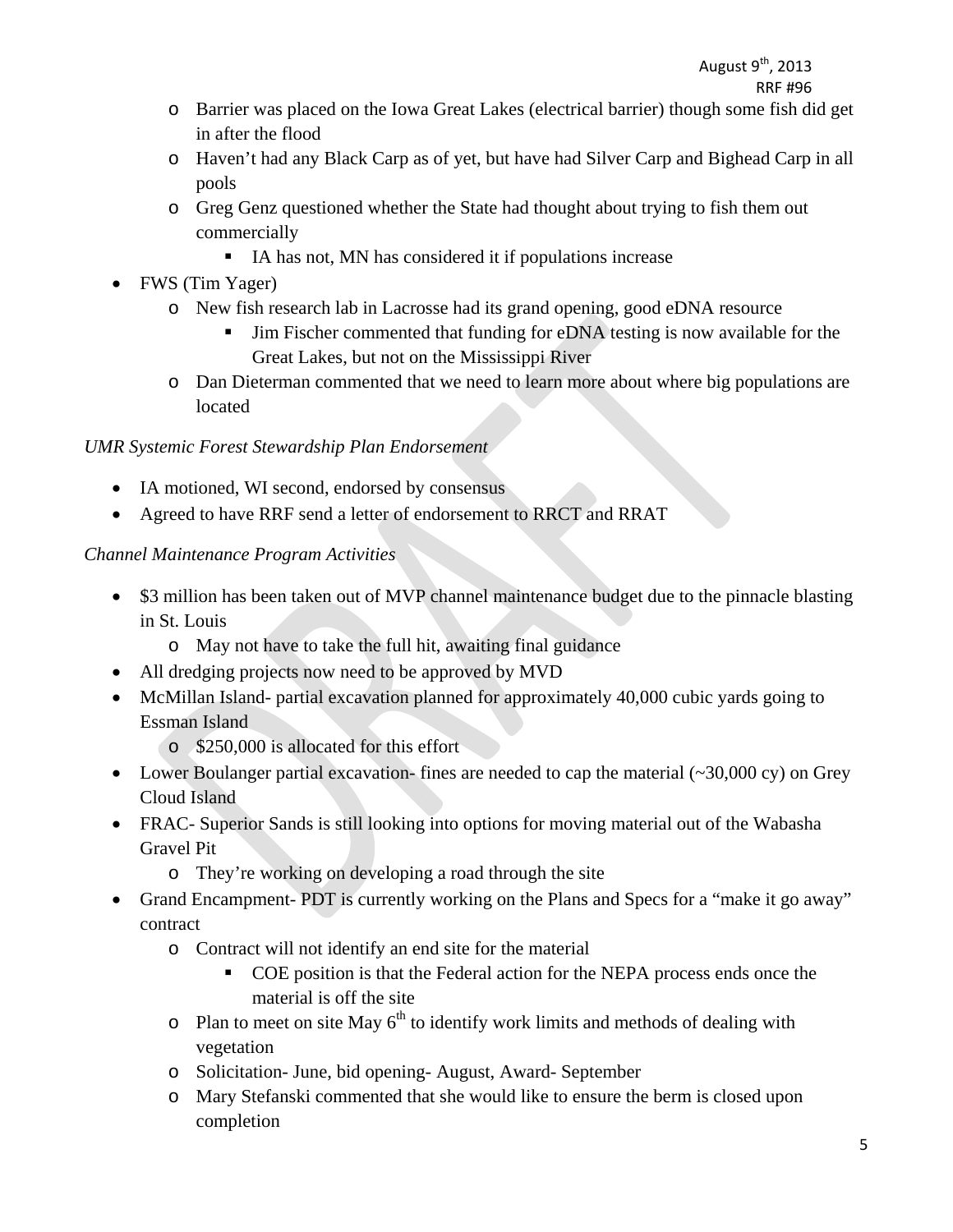- Zach Kimmel confirmed that is a contract requirement
- Dredging review
	- o MN River- didn't' dredge last year, likely needed this year
	- o Upper Pool and Pool 1 will likely need to be dredged, there is most always material to dredge in Pool 1
	- o Intermediate Pool still working on the EA
	- o Lower Pool 2- Boulanger Bend and Freeborn are always concerns didn't dredge Freeborn last year
	- o Pool 3, Trenton- still working on the EA
	- o Lower Pool 4, Pool 5, and Pool 5A- anticipated to have material as always
	- o Pool 9, Lansing Upper Light- avoided last year, will likely have to dredge this year
- CMMP- expect to provide updates in the near future, will distribute to the RRF upon completion

## *Fish & Wildlife Work Group (Elliott Stefanik)*

- Plan to schedule a meeting prior to the next RRF meeting, likely late May or early June
- FWWG was tasked with referencing Tom Novak's matrix to prioritize HREP projects

## *Pool 2 CMS- Boulanger Bend to Lock and Dam 2 (Steve Tapp)*

- Currently working on the EA and DPR
- Currently working on design for in water placement on Grey Cloud Island
	- o Need to collaborate with the landowner and agencies regarding the plan
- Draft DPR went out today
- State is planning on completing the EAW
- Draft DPR is anticipated to go to the public in June
- Public meetings, final DPR, EA, FONSI anticipated in July
- RRF endorsement sought in August
- Hope to award multi-year contract pending funding in September
- Project remains a high priority throughout the District and it may delay other projects

## *Navigation Work Group (Dick Lambert)*

- Handout was distributed identifying bridge updates, is an attachment to the minutes
- Dan Cottrell will take over as Channels & Harbors representative on the Navigation Work Group
- There were discussions of shutting down the river in unsafe circumstances

## *Management Opportunities at Tributary Deltas (Rich King)*

- PowerPoint presentation completed, is an attachment to the minutes
- Discussion of different opportunities to restore components of the National Wildlife Refuge System
- Potential opportunities:
	- o Mill Creek, WI